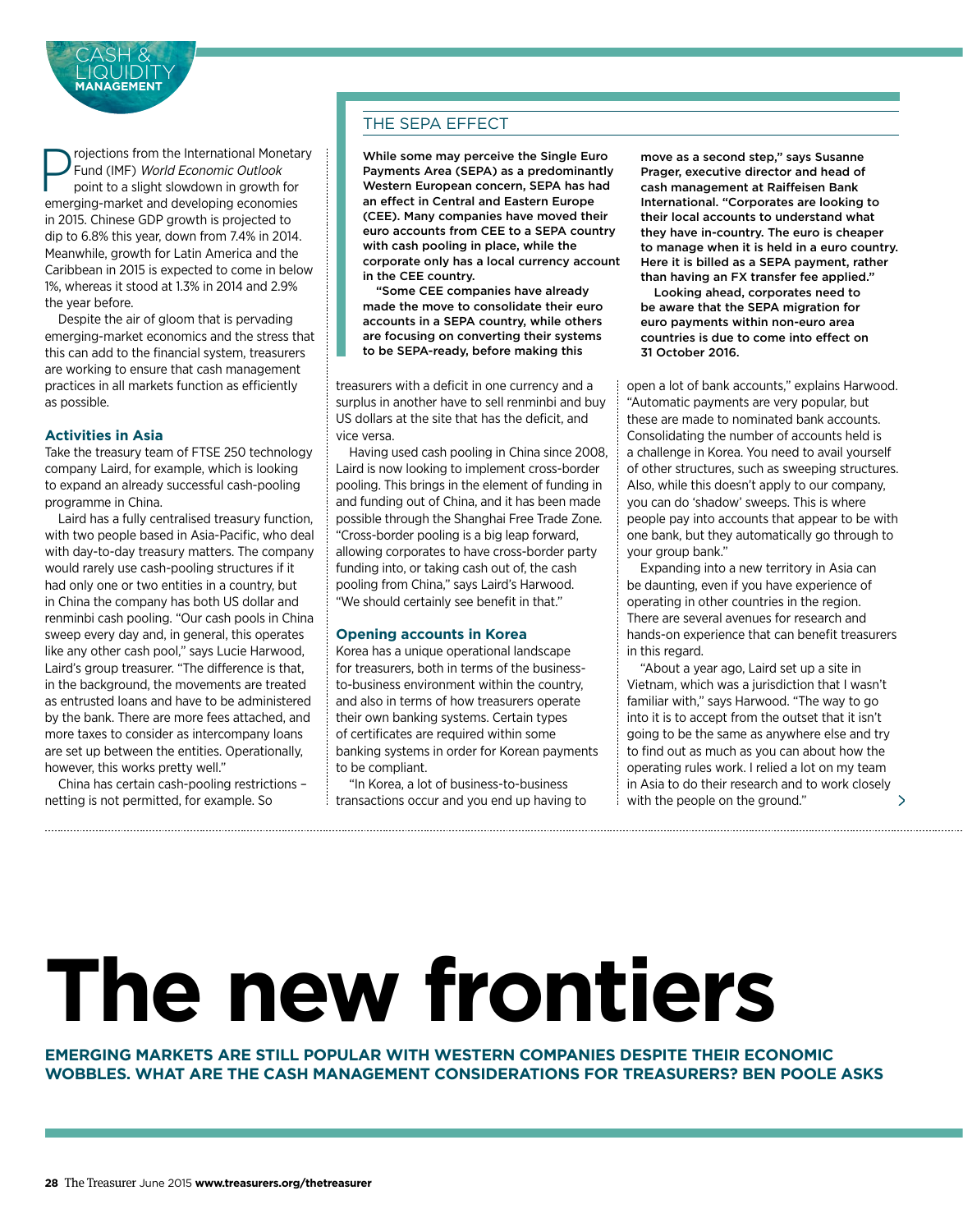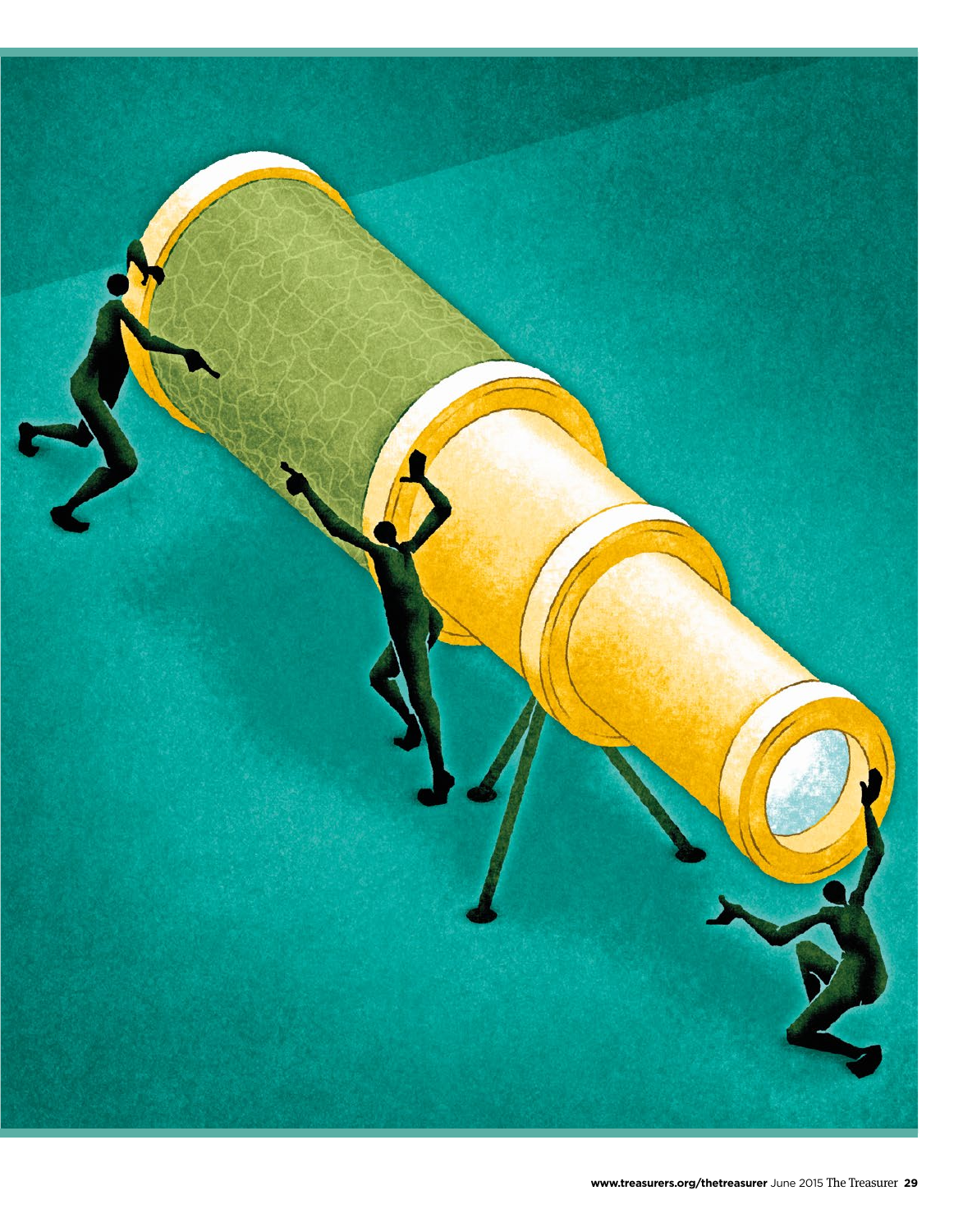CASH & LIQUIDITY **MANAGEMENT**

For Latin America, the revised IMF growth forecast reflects the impact on the region of China's slowing growth rate and the falling oil price. Against this volatile backdrop, the pressure is on treasurers to protect their cash. Cash management techniques that are commonplace tools in some markets may be harder to implement here, however.

"The challenge that Latin America has had is in regard to the movement of liquidity and how to take advantage of global structures such as pooling or netting," says Juan Pablo Cuevas, head of global transaction services for Latin America and the Caribbean at Bank of America Merrill Lynch (BAML). "Some countries still have the old style of protectionism in place, but there is a move to open things up. With the pace of globalisation, you cannot be separated from the good practices that are happening elsewhere in the world."

Multinational corporates try to generate efficiencies around cash management flows, but to achieve this, the cash has to be moving in and out of countries successfully. "The push is going to come from the local needs of banks," says BAML's Cuevas. "This will accelerate the creation of more efficient ways to move cash cross-border, particularly for investment purposes, benefiting large multinationals with a presence in the region."

#### **CASH POOLING**

Latin America does not offer many efficient cash-pooling propositions for local currencies. The only country that allows certain types of domestic currency pools and offers the ability to use the currency abroad is Mexico. The positive story for treasurers, however, is that Latin America mainly does business in US dollars. "Treasurers can see this region in one single currency," says Cuevas. "All the currencies in Latin America can be easily converted into dollars, so treasurers can plan cash flow in terms of dollar flow. Of course,

it is important to be aware of the local currencies that the company is generating and the costs associated with converting these to dollars."

#### **CAPITAL REPATRIATION**

Repatriation of capital is more cumbersome in some countries than in others, although all have different tax implications. "Some companies will be happy to manage these taxes, while others are maintaining more global positions abroad that are managed by their in-house bank or treasury centre," says Cuevas. "Even if the country you are in has a 'closed' economy, treasurers can have positions in dollars and then do paymentson-behalf. This may not always be perfect, but it works."

#### **REGULATORY ENVIRONMENT**

Latin America is moving to align with the global financial standards that treasurers are familiar with from other regions. "Eighteen months ago, nobody was talking about the Basel

reforms, but over the past six months, this has changed," says Cuevas. "Banks in Chile are adapting their liquidity positions based on Basel III, and the same is true in some other countries. Banks are now trying to generate more shortterm assets. In addition to this, the local regulator has already implemented some rules in terms of concentration of liquidity on certain structures."

One area that treasurers need to be aware of when moving into Latin America is the hands-on role of most tax authorities in the invoicing process. In many countries, every invoice must be sent to the tax authority prior to shipment of goods and then again prior to payment. "This allows the tax authority to have real-time tracking of every sale and every payment in the economy," says Scott Lewin, president and CEO of electronic invoicing provider Invoiceware International. "These processes are in place in a majority of the Latin American countries and the rest are soon to follow."